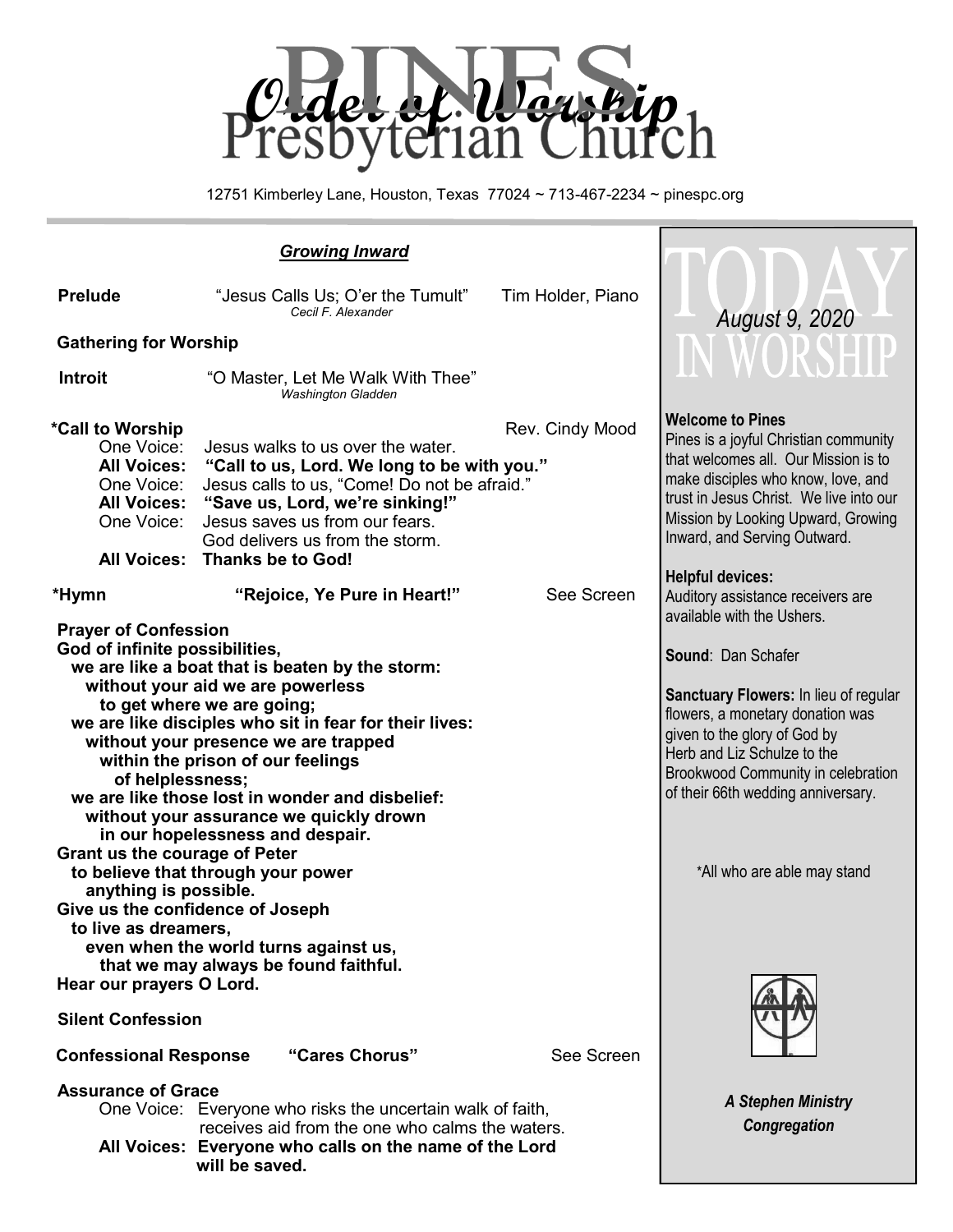#### *Looking Upward*

## **Children's Message**

#### **Jesus Loves Me! This I know, For the Bible tells me so; Little ones to Him belong; They are weak, but he is strong. Yes, Jesus loves me! Yes, Jesus loves me! Yes, Jesus loves me! The Bible tells me so.**

| <b>First Reading</b>  |                                                   | Genesis 37:1-4, 12-28 |
|-----------------------|---------------------------------------------------|-----------------------|
| Anthem                | "Jesus, Savior, Pilot Me"<br><b>Edward Hopper</b> | Tim Holder, Tenor     |
| <b>Second Reading</b> |                                                   | Matthew 14:22-33      |
| <b>Sermon</b>         | "Holding Hands"                                   | Rev. Andy Gans        |
| *Hymn                 | "Precious Lord, Take My Hand"                     | See Screen            |

#### *Serving Outward*

#### **\*Saying What We Believe** *(Belhar Confession)*

**We believe** in the triune God, Father, Son and Holy Spirit, who gathers, protects and cares for the church through Word and Spirit. This, God has done since the beginning of the world and will do to the end.

**We believe** in one holy, universal Christian church, the communion of saints called from the entire human family.

**We believe** that Christ's work of reconciliation is made manifest in the church as the community of believers who have been reconciled with God and with one another; that unity is, therefore, both a gift and an obligation for the church of Jesus Christ; that through the working of God's Spirit it is a binding force, yet simultaneously a reality which must be earnestly pursued and sought: one which the people of God must continually be built up to attain.

| *Gloria Patri                    | Glory be to the Father, and to the Son, and to the Holy Ghost;<br>As it was in the beginning, is now and ever shall be, world without end.<br>Amen, Amen. | #579       |
|----------------------------------|-----------------------------------------------------------------------------------------------------------------------------------------------------------|------------|
|                                  | Prayers of the People and the Lord's Prayer                                                                                                               |            |
| *Hymn                            | "Fight the Good Fight"                                                                                                                                    | See Screen |
| *Charge and Benediction          |                                                                                                                                                           |            |
| <b>*Benediction Response</b>     | "Go Ye Believers Into the World"                                                                                                                          | See Screen |
| *Sending Out The Light of Christ |                                                                                                                                                           |            |
| *Postlude                        | "Just a Closer Walk With Thee"<br><b>American Spiritual</b>                                                                                               |            |

*Words printed by permission CCLI 998238 Portions of our liturgy are from The Abingdon Worship Annual 2020. Copyright © 2019 by Abingdon Press. Used by permission.*

### **The Lord's Prayer**

Our Father, who art in heaven, hallowed be thy name. Thy kingdom come, thy will be done, on earth as it is in heaven. Give us this day our daily bread; and forgive us our debts, as we forgive our debtors; and lead us not into temptation, but deliver us from evil. For thine is the kingdom and the power and the glory, forever. Amen.

 $\overline{\phantom{a}}$  ,  $\overline{\phantom{a}}$  ,  $\overline{\phantom{a}}$  ,  $\overline{\phantom{a}}$  ,  $\overline{\phantom{a}}$  ,  $\overline{\phantom{a}}$  ,  $\overline{\phantom{a}}$  ,  $\overline{\phantom{a}}$  ,  $\overline{\phantom{a}}$  ,  $\overline{\phantom{a}}$  ,  $\overline{\phantom{a}}$  ,  $\overline{\phantom{a}}$  ,  $\overline{\phantom{a}}$  ,  $\overline{\phantom{a}}$  ,  $\overline{\phantom{a}}$  ,  $\overline{\phantom{a}}$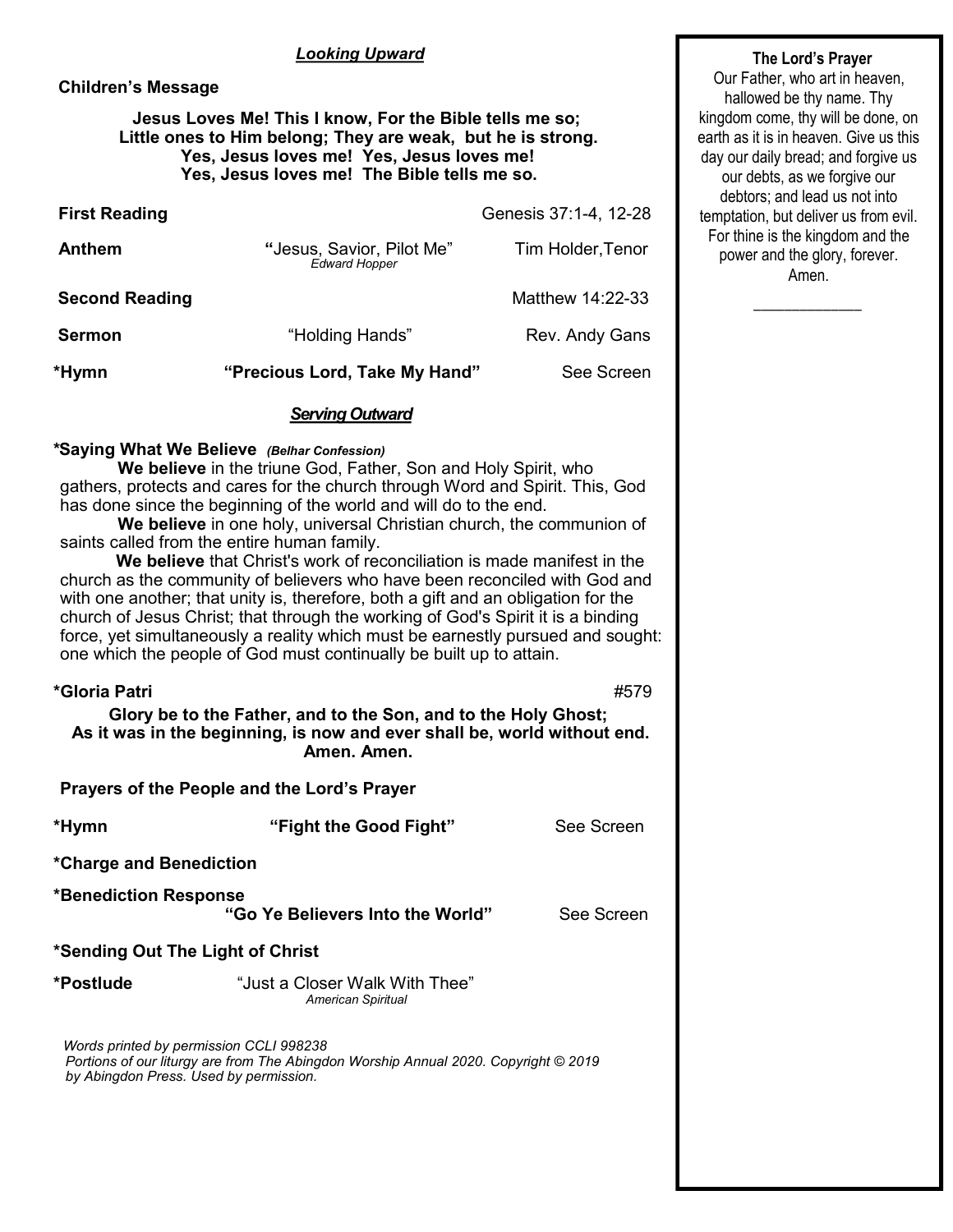# *Calendar for the Week of August 9, 2020*

| Today     | a.m.<br>5:00<br>p.m.           |                                                     |
|-----------|--------------------------------|-----------------------------------------------------|
| Monday    | a.m. 10:00                     |                                                     |
| Tuesday   | a.m./p.m.<br>a.m. 7:00         | Committee Minutes & Staff Reports Due to Office     |
| Wednesday | a.m. 11:00<br>11:00            | Rev. Cindy Mood - Family FellowshipLive on Facebook |
| Thursday  | 5:00<br>p.m.                   |                                                     |
| Friday    |                                |                                                     |
| Saturday  | a.m./p.m.                      |                                                     |
| Sunday    | 9:15<br>a.m.<br>10:15<br>10:45 | Worship ServiceLive Streaming on Web and Facebook   |
|           | 4:00<br>p.m.<br>5:00           |                                                     |

 **SERMON NOTES** 

**Pines is now on twitter! Get the latest announcements and reminders right before events happen. Find us here: https://twitter.com/HoustonPines.** 

 **Find us on Facebook www.facebook.comPinesPresbyterian Church-1425251917704955/**

 **The newsletter is available in the Narthex for those unable to access it online.**